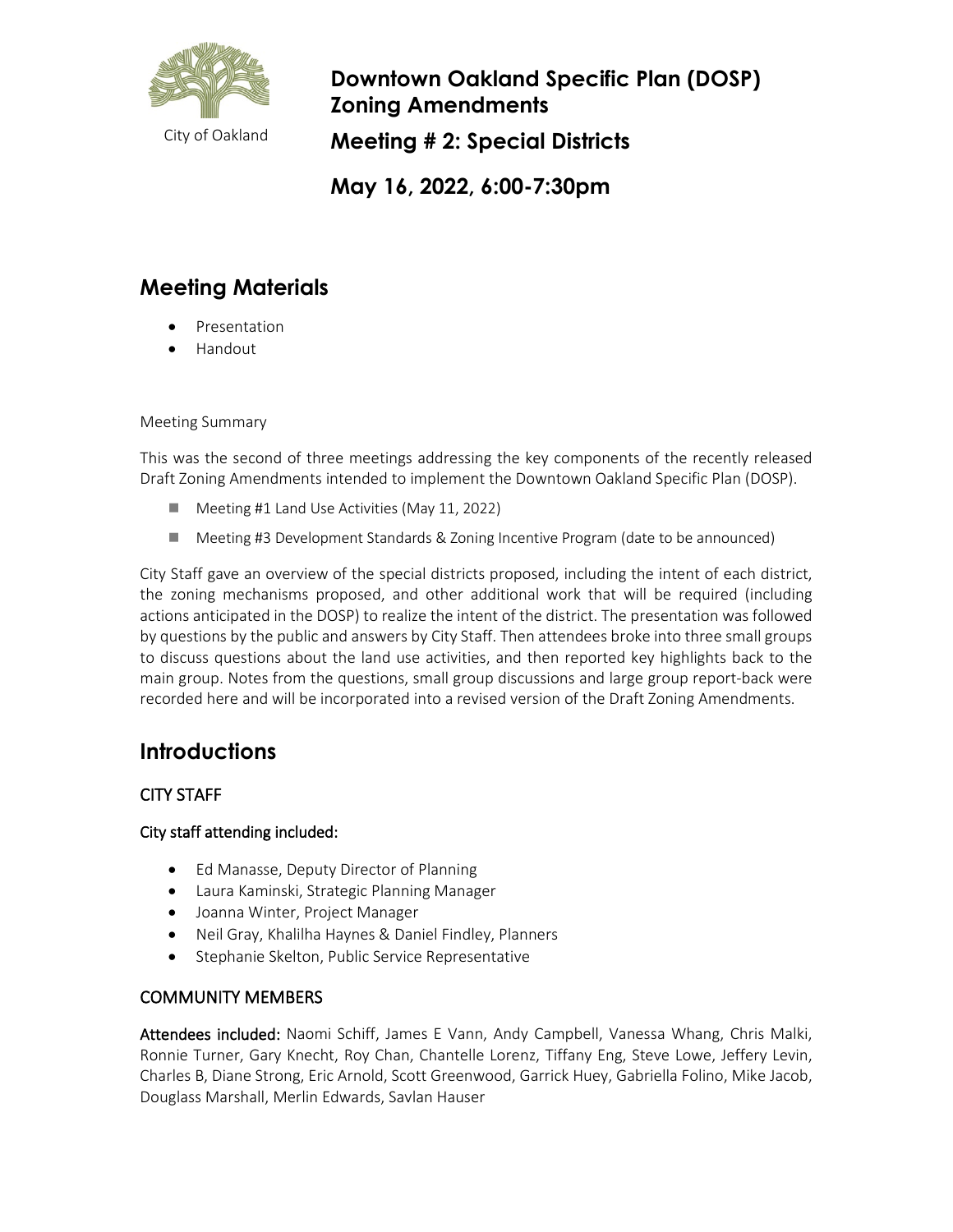Attendees were invited to share their organizations or neighborhoods, and which special district(s) they would like to talk about/know more about:

- **James E Vann-** District 2. Gold Coast NH; as well as Coalition of Advocates for Lake Merritt.
- **Andy Campbell-** Member of Oakland's Bicyclist and Pedestrian Advisory Commission. Interested in the Green Loop
- Vanessa Whang- Cultural Affairs Commissioner, District 6 resident. Worked on cultural plan consultant of cultural equity and arts and culture issues. Interested in all of it, but mostly interested in cultural issues citywide.
- **Chris Malki** Eves Waterfront Property.
- Ronnie Turner- Turner Development Resource Group. Interested in the DOSP regarding Old Oakland and 14th and Franklin. Involved in City development. Keeping up with what's happening with the city, looking at opportunities to see what's going on. Also concerned about communities that are harmed by structural racism.
- Gary Knecht- Jack London District since 1982. Concerned with the special districts affecting Jack London. Interested in what we have to offer.
- Roy Chan- District 4 resident. Cultural Affairs Commissioner. Interested in cultural and special districts city wide.
- **E** Chantelle Lorenz- Concerned citizen watching Oakland change rapidly, curious about what is happening.
- **Tiffany Eng-** Has neighbors in Chinatown that are near and dear to my heart. I have a lot of opinions, but I feel like a broken record.
- Naomi Schiff- Oakland Heritage Alliance
- **Chris Buckley-** Oakland Heritage Alliance

## **Questions**

- Steve Lowe How will the EIFD interact with the zoning? How do residents have input into the EIFD? *EIFDs [Enhanced Infrastructure Financing Districts] are separate from the zoning. EIFDs are able to fund infrastructure maintenance and housing development, economic development, transportation infrastructure, sewage treatment, and climate adaptation projects, among other uses. EIFDs do not increase property taxes; they work by freezing tax revenues from a tax rate area in the interim base year and diverting forecasted tax revenue in future years (known as increment) to pay for improvements and/or pay back bonds. An EIFD would go through a City Council approval process where the public can give comments at City Council meetings.*
- **Tiffany Eng-** In regard to office priorities, did they mean places that have employment or just offices? *Commercial buildings that could house a variety of employment opportunities.*
- **Charles B-** Any talks of public midrise and high-rise green spaces as is common in Tokyo and Singapore? *We will discuss open space requirements integrated into high-rises in the next meeting.*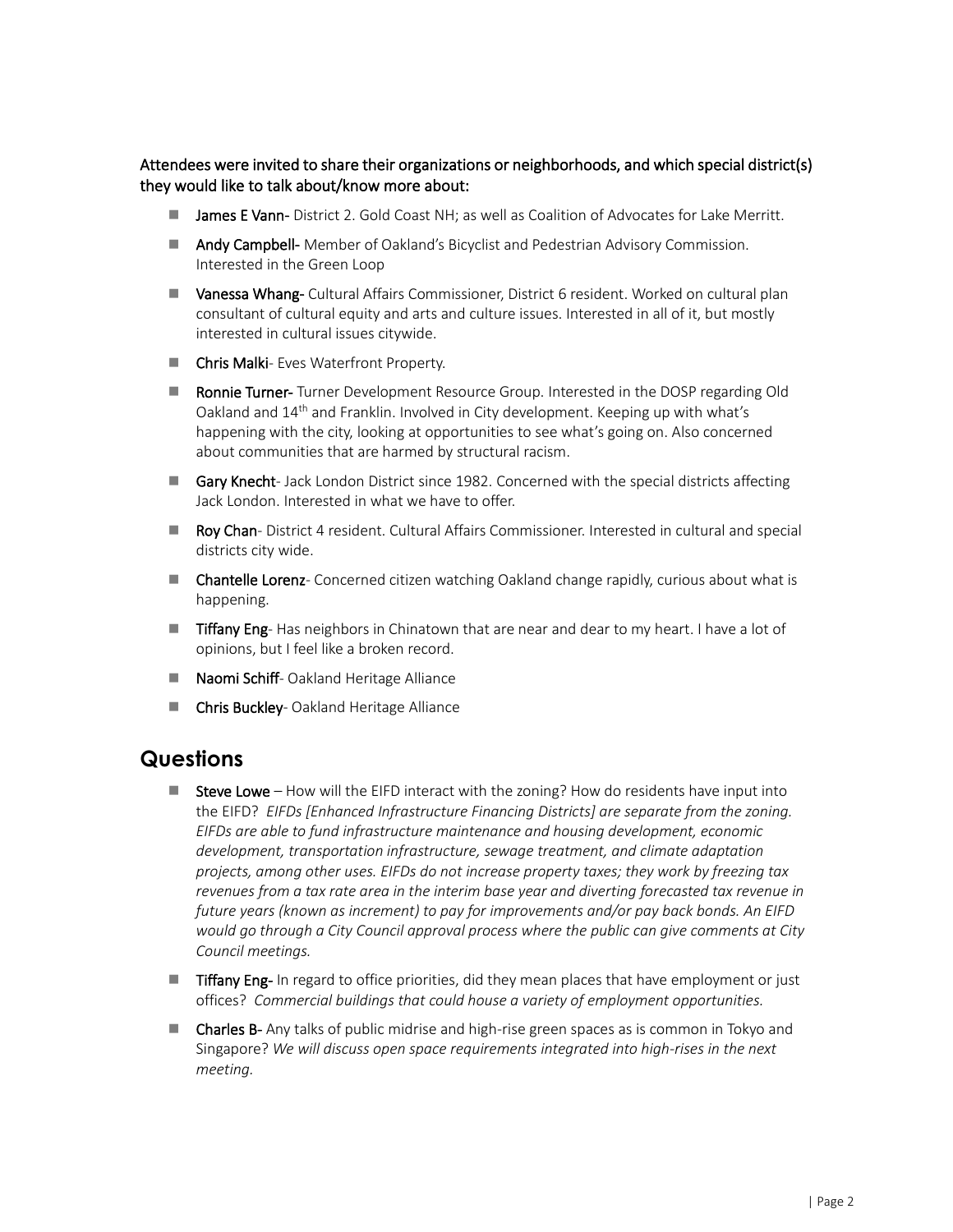- Chris Buckley- regarding activating 880 underpass connecting JL and Chinatown, could the city allow for popup commercial activities such as in Japan? Would this be viable option? Is there a timeline from Caltrans for a specific program? *The proposed under I-880 Zoning would allow pop-up commercial; however, Caltrans does not allow permanent construction under freeways.*
- **Jeffery Levin-** How does staff determine how its applied to proposals? How does it relate to having objective standards? *Objective standards are currently being developed for Downtown and will be used in concert with the development standards in the Code.*
- **James E Vann** Is Estuary Park included in the DOSP? *Estuary Park is not included in the DOSP*.
- **Naomi Schiff-** What are the potential types of districts? *Special districts that have been proposed include ones addressing sea level rise, arts and culture, I-880 freeway underpasses, the Green Loop and the Lake Merritt Channel.*
- Gary Knecht- Does Culture keeping have anything to do with historic preservation in the planning department's approach to zoning? *Culture Keeping in the DOSP refers to maintaining and supporting the social, artistic, economic and physical cultural aspects of the community, including important cultural structures, though most traditional historic preservation policies are included in the Land Use and Urban Form section. We will be discussing a proposed Transfer of Development Rights Program to protect districts and structures at the next meeting. Culture keeping can overlap with historic preservation when there are historic events and cultures that have taken place and or continue to take place in a historic building.*
- Roy Chan- With a broader definition of "Arts and Culture" what is not considered an "Arts and Culture" use and would trigger a CUP? *Examples include offices that do not support arts and culture activities and retail or services that do not include performances, rotating art, or other arts and culture activities that meet the intent of the Black Arts Movement and Business District (BAMBD), in the case of this pilot zone.*
- **Eric Arnold-** So BAMBD is going to be a pilot program for Cultural Districts throughout the city? *Yes.*
- Tiffany Eng- Do you mean it's the first City-Zoned cultural district? Or first zone under City's new ordinance? *It is the first cultural district in Oakland that has been formally designed as such through a Council resolution. As a result, it is also the first City-zoned cultural district, where the City is recommending piloting an Arts & Culture overlay.*
- **U** Vanessa Whang- What it the thought around "below market rate" for ground floor activity, how much below? *This question is currently under study, but we are analyzing the costs at 50% of market rate.*
- **James E Vann-** What about the proposed Webster Greenway Under I-880? *The Webster Greenway was inadvertently left off this map, but that would connect to the Green Loop as well.*
- Scott Greenwood- Does the office portion of downtown specific plan allow for conversion or new construction of life science uses? *Staff has amended the definition of Research Service to include research in an office or laboratory environment.*
- Chris Malki- What are you proposing regarding Sea Level Rise. Are you implicating there will be a wall built? *The proposal for the overlay zone would be to require that new development provide improvements to protect sites from inundation. Separately, the City is going through a citywide/regional process to determine approach to shoreline protection.*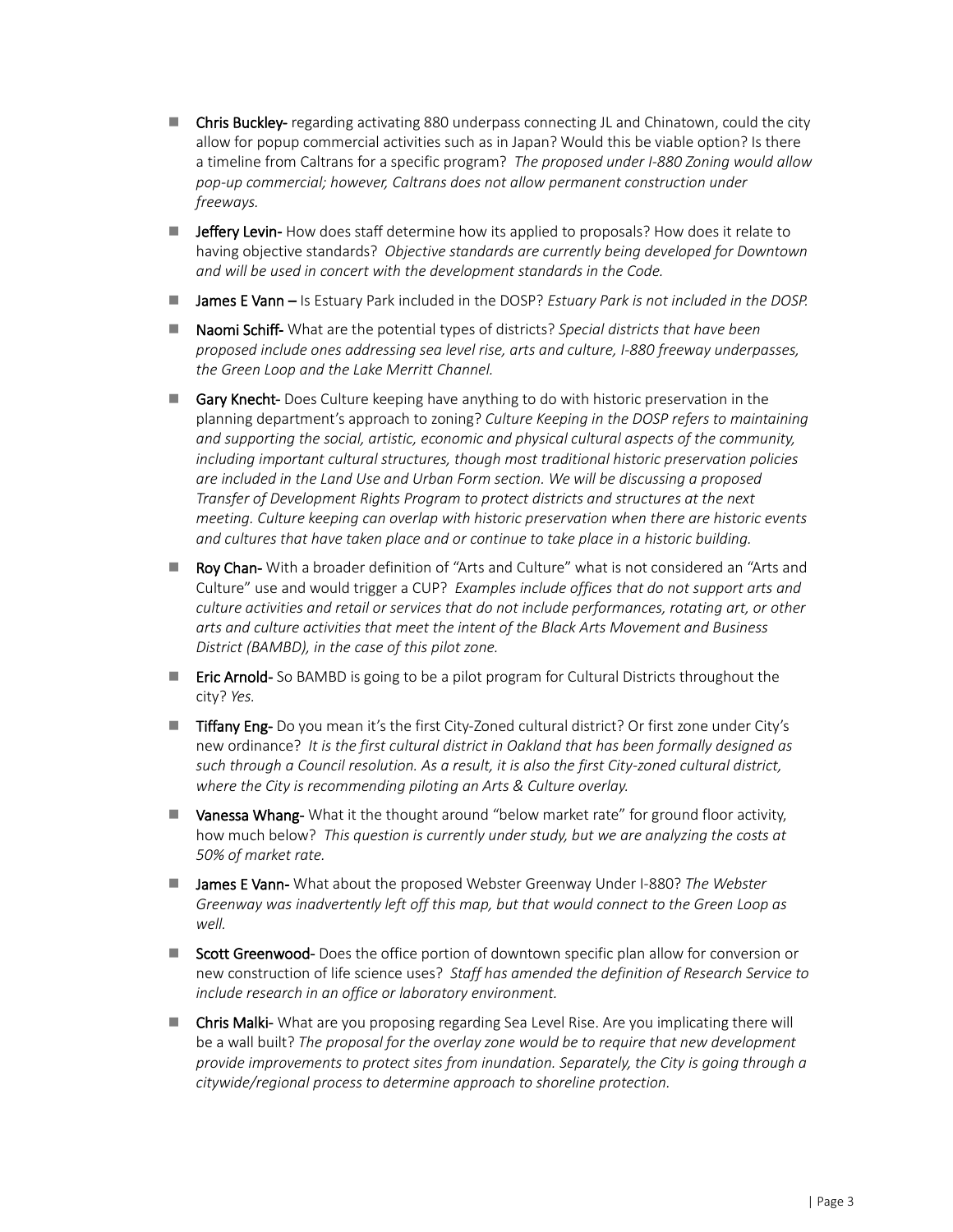- **Jeffrey Levin-** If the mitigation for sea level rise is to create a new fill to build up site height, what does that do to seismic safety, including risk if liquefaction? *New buildings will be evaluated for seismic safety and liquefaction during the building permit process.*
- **Merlin** most of this is referring to downtown any specific plans for East Oakland? *This meeting is regarding the rezoning of Downtown. The General Plan update is also underway and will be specifically addressing the needs of East and Deep East Oakland. In addition, the recently completed East Oakland Neighborhoods Initiative resulted in a Community Plan and a Transformative Climate Communities grant that is being implemented through the Better Neighborhoods, Same Neighbors initiative.*

# **Comments/Feedback from Participants**

## 980, HOWARD TERMINAL & EIFD

- Steven Lowe- Would like to know what we are doing about 980 and reconnecting downtown to Oakland, and West Oakland. Needs to be discussed about specific plans about the 980 reconnection efforts. Would like to know if there are other plans as well, especially now that there is more energy and discussion around Howard Terminal to connect old Oakland to Howard Terminal. Would like to know the future of 980.
- Steve Lowe- Concerned about enhanced infrastructure financing district.
- **Eric Arnold** The [Howard Terminal] CBA [Community Benefits Agreement process] recommendations have been entered into the public record; hopes these will be used

#### OFFICE PRIORITY/LIFE SCIENCE

Scott Greenwood- Some questions about the office portions of the DOSP whether it allows for Life Science use. The pandemic has just crushed demand, in class B market there is almost 40 percent vacancy it's going to be a long shot to get it down; both development and redevelopment of existing assets, it would be a way to speed up demand. The reason this is happening is because the zoning rules are outdated. I don't think it's an allowable use, I think that ownership of a lot of them would have an interest in exploring that because the demand just isn't there. If we don't have a driver that's a little more active than just office use.

## ARTS & CULTURE

- **Tiffany Eng-** Nightlife is a concern in cultural district activities. We want to make sure Old Oakland doesn't become de facto tailgating district with only bars because they can't be elsewhere. I would support the idea of flexible definitions to encourage as much of mix use as possible. Thank you for removing entertainment district designation, there are renewed concerns as not sure what is in place to keep one from forming in Old Oakland and pushing out other uses.
- **Kristen Zaremba** Generally it all looks like it's coming together in a way that connects the dots on everything we've talked about
	- $\circ$  Interested in combining nodes and how the Arts & Culture overlay relates to the Art + Garage District; it might make sense to treat them consistently
	- o Not really seeing activation of Frank H. Ogawa/Oscar Grant Plaza in the zoning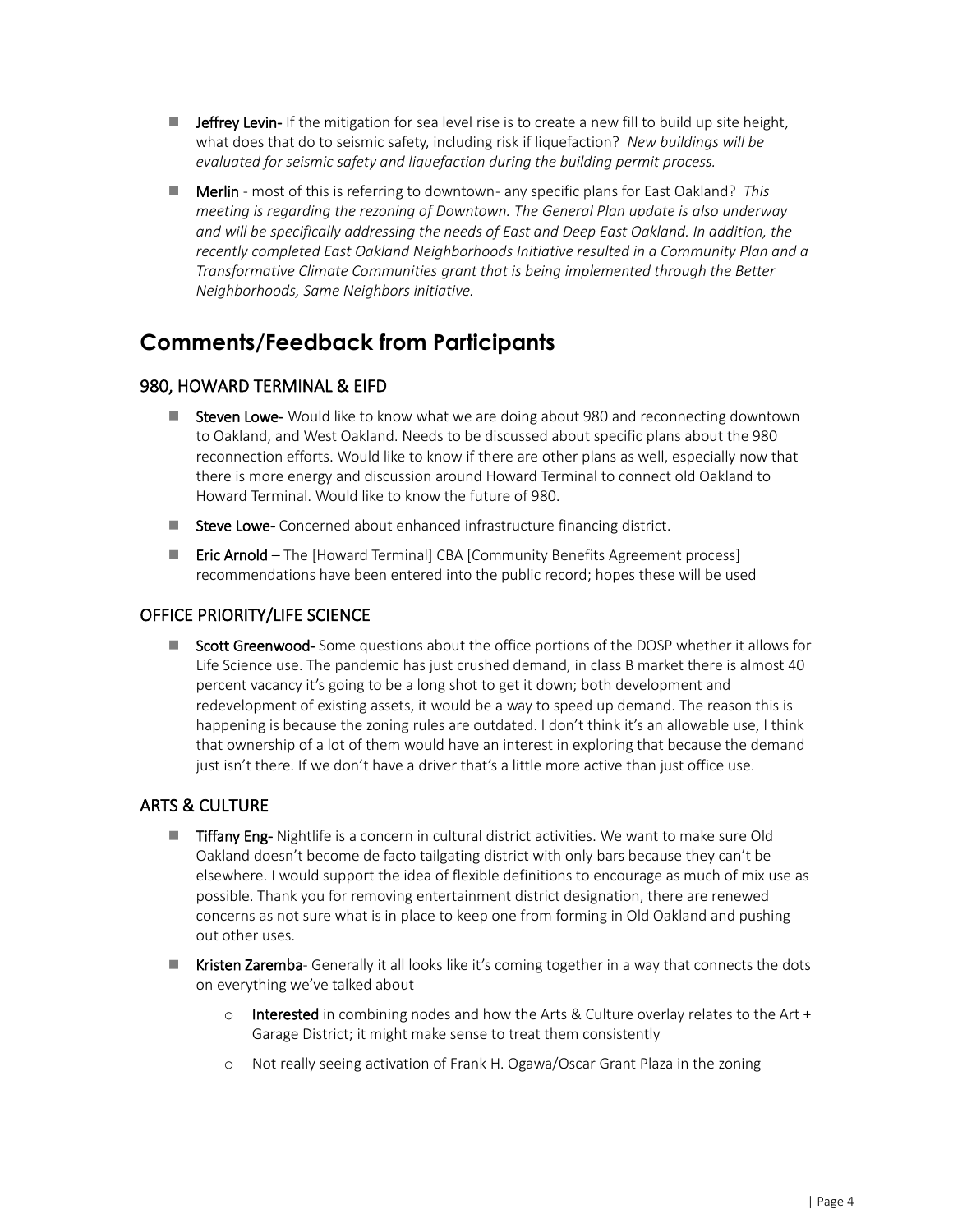- o Need to have more discussion internally w/staff stakeholders such as DOT re: their underpass toolkit
- **Eric Arnold-**  $17<sup>th</sup>$  Street has some cultural businesses; could start at the three proposed nodes and then expand there
- **Jeff Levin-** Ground floor arts & culture is great; we need to make it financially feasible for both tenants and owners; don't want to end up with a bunch of empty space
- $\blacksquare$  Need to look at rents for cultural uses and how they can be affordable
- $\blacksquare$  Need a definition of historically marginalized communities

#### AFFORDABLE HOUSING

- **Chantelle Lorenz-** Hopefully affordable housing for low-income and very low-income will be a priority with real solutions. Having a hard time hearing such topics when it is a small audience. When these decisions are made it affects all stakeholders, we need to reach a larger table to get feedback to make equitable decisions.
- **Ronnie Turner-** Just using our neighboring town Berkeley when we talk about affordable housing and their commitment to go to the citizens and raise capital to see how the affordable housing goes, but I think we are talking about housing and affordability. There must be conversations about affordable housing so we can achieve some of the goals that are set by the region.

#### I-880 FREEWAY ZONE

- Gary Knecht- Would like to see the infrastructure that's desperately needed; lighting and fencing the garbage that's mostly around Caltrans is God awful; fencing and lighting is crucial.
- Steve Lowe- Connectivity with the waterfront and Broadway needs to get resolved. The six or so blocks on the Broadway underpass should have a precise plan.
- **E** Chris Buckley- We need underpasses to create connections; has shared examples of construction of commercial activities under overpasses
	- o *Construction is not a viable option, but perhaps we can get permission for Caltrans for something like converted shipping containers – the goal is low-impact commercial uses, special events, etc.*
- Scott Greenwood- 880 underpass is a great idea Argentina does it with permanent structures, light, music and retail
- **Jeff Levin-** Underpass stuff is great and long overdue talked about in the 1998 General Plan update
- Need to push Caltrans to make investments in lighting and fencing to connect Old Oakland to other neighborhoods and Howard Terminal along Washington Street

#### SEA LEVEL RISE

**Jeffrey Levin-** For areas like Victory Court that are targeted for high density development, but are also potential inundation areas, this needs to be evaluated on an area basis first, rather than just project by project.